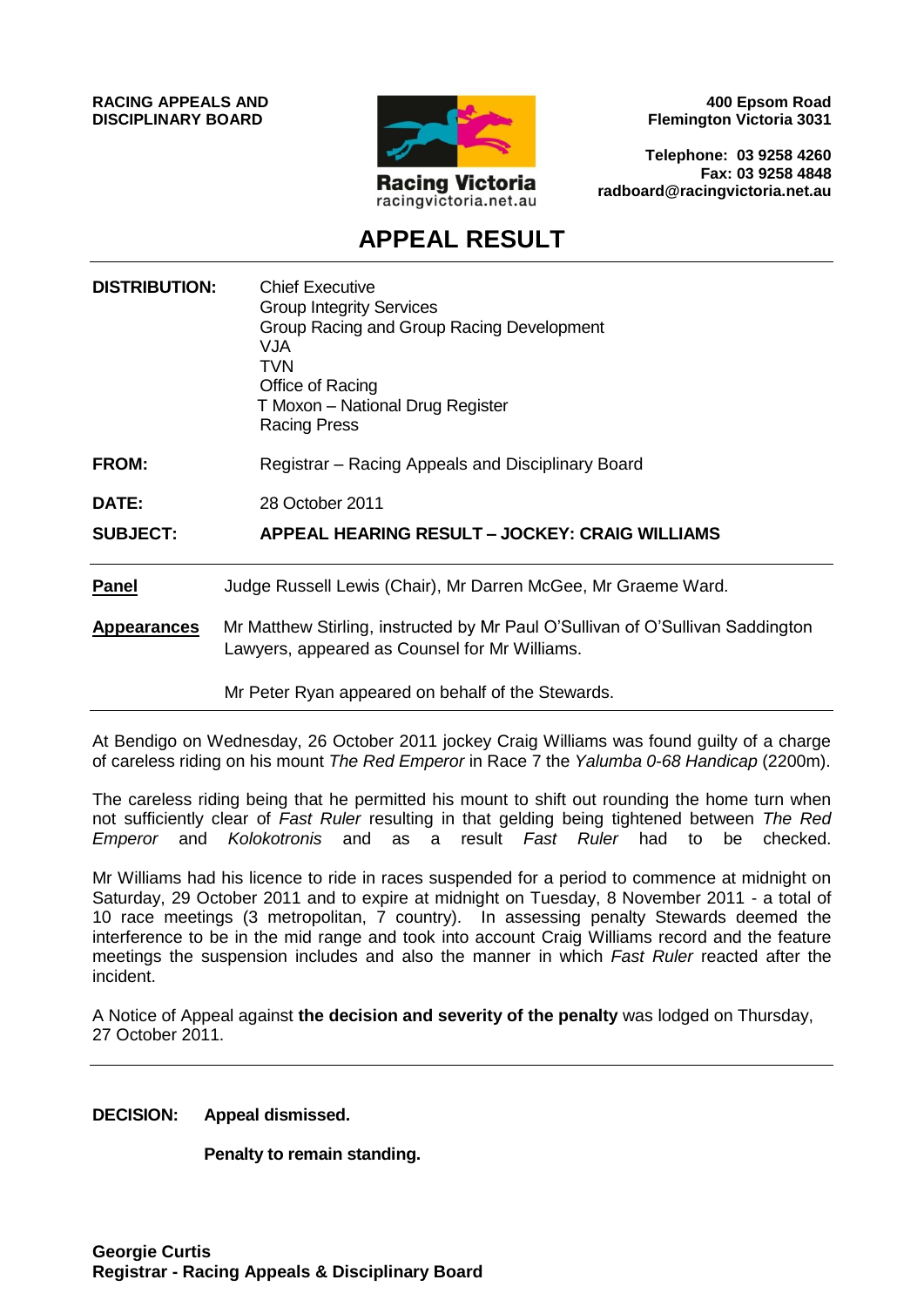# **TRANSCRIPT OF**

# **PROCEEDINGS**

### **RACING APPEALS AND DISCIPLINARY BOARD**

\_\_\_\_\_\_\_\_\_\_\_\_\_\_\_\_\_\_\_\_\_\_\_\_\_\_\_\_\_\_\_\_\_\_\_\_\_\_\_\_\_\_\_\_\_\_\_\_\_\_\_\_\_\_\_\_\_\_\_\_\_\_\_

**HIS HONOUR JUDGE R.P.L. LEWIS, Chairman MR D. McGEE MR G. WARD**

#### **EXTRACT OF PROCEEDINGS**

#### **DECISION**

### **IN THE MATTER OF THE YALUMBA 0-68 HANDICAP OVER 2200 METRES AT BENDIGO ON 26/10/11**

## **JOCKEY: CRAIG WILLIAMS**

#### **MELBOURNE**

#### **FRIDAY, 28 OCTOBER 2011**

MR P. RYAN appeared on behalf of the RVL Stewards

MR M. STIRLING (instructed by O'Sullivan Saddington Lawyers) appeared on behalf of the Appellant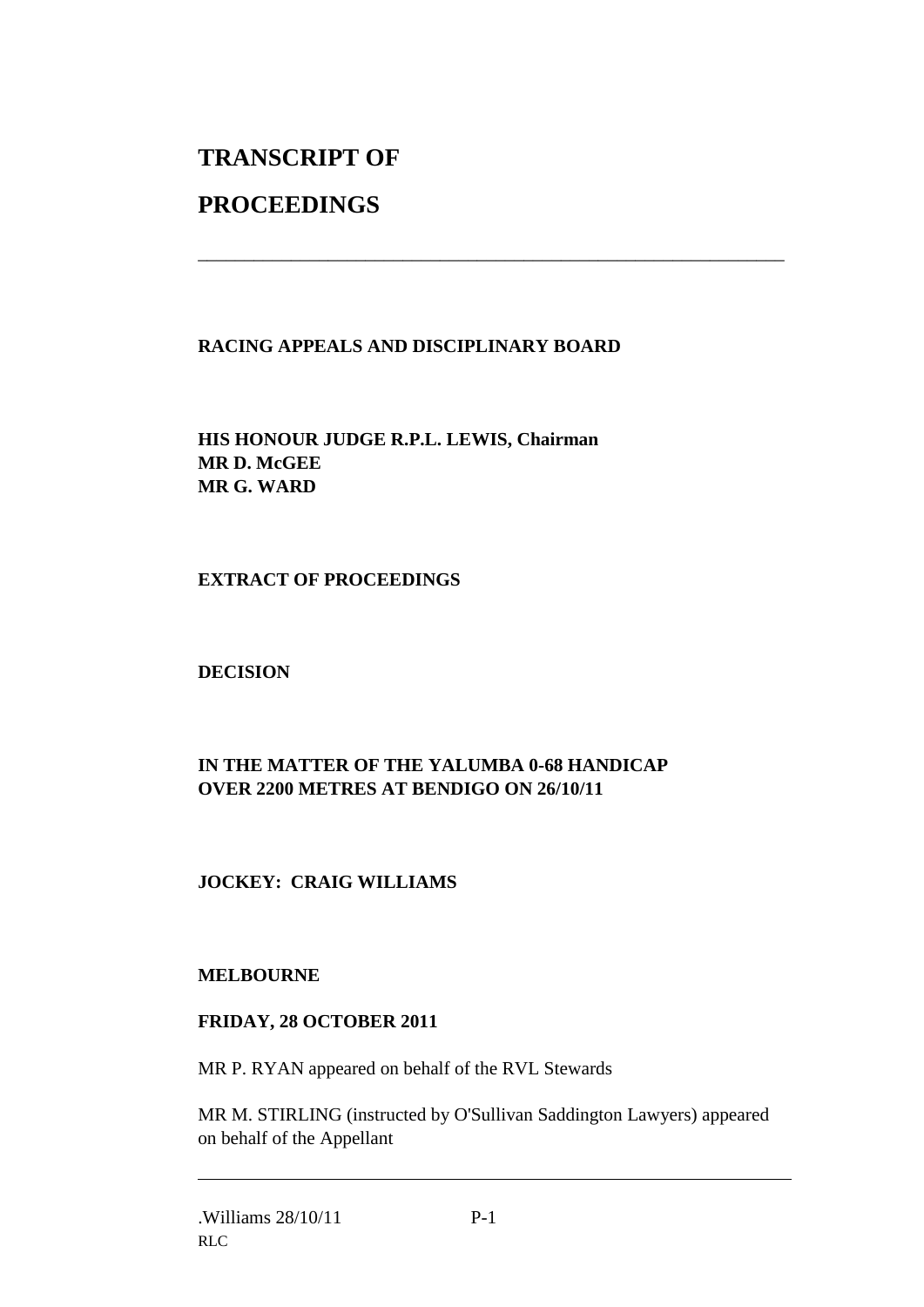CHAIRMAN: This is an appeal by rider Craig Williams against conviction and penalty, he having been found guilty of a charge of careless riding at Bendigo on 26 October 2011. The Appellant was suspended from midnight, Saturday, 30 October until midnight, Tuesday, 8 November. In this appeal, Mr Peter Ryan appeared on behalf of the Stewards, and Mr Matthew Stirling of counsel, instructed by Mr Paul O'Sullivan, appeared on behalf of the Appellant, Craig Williams.

The Board has given careful consideration to the transcript, the oral evidence given at this hearing, the evidence disclosed by the films taken from various angles, and the submissions of those representing the parties. The onus is on the stewards to prove the charge on the balance of probabilities.

Much reliance has been placed by the Appellant's counsel on the evidence of Nash Rawiller who was not called to give evidence at this hearing. The Board does not attach a great deal of weight to much of his evidence, being of the opinion that he was attempting to help his fellow rider. However, his evidence is important when he admitted that when he was required to take hold, the Appellant's horse was three-quarters to one length ahead of him.

The Board is satisfied that rounding the home turn, The Red Emperor shifted out across the running of Fast Ruler when it was only three-quarters to one length clear of that horse. That shift caused Fast Ruler to be tightened between The Red Emperor and Kolokotronis which was racing truly on the outside of Fast Ruler. Nash Rawiller, the rider of Fast Ruler, had to check his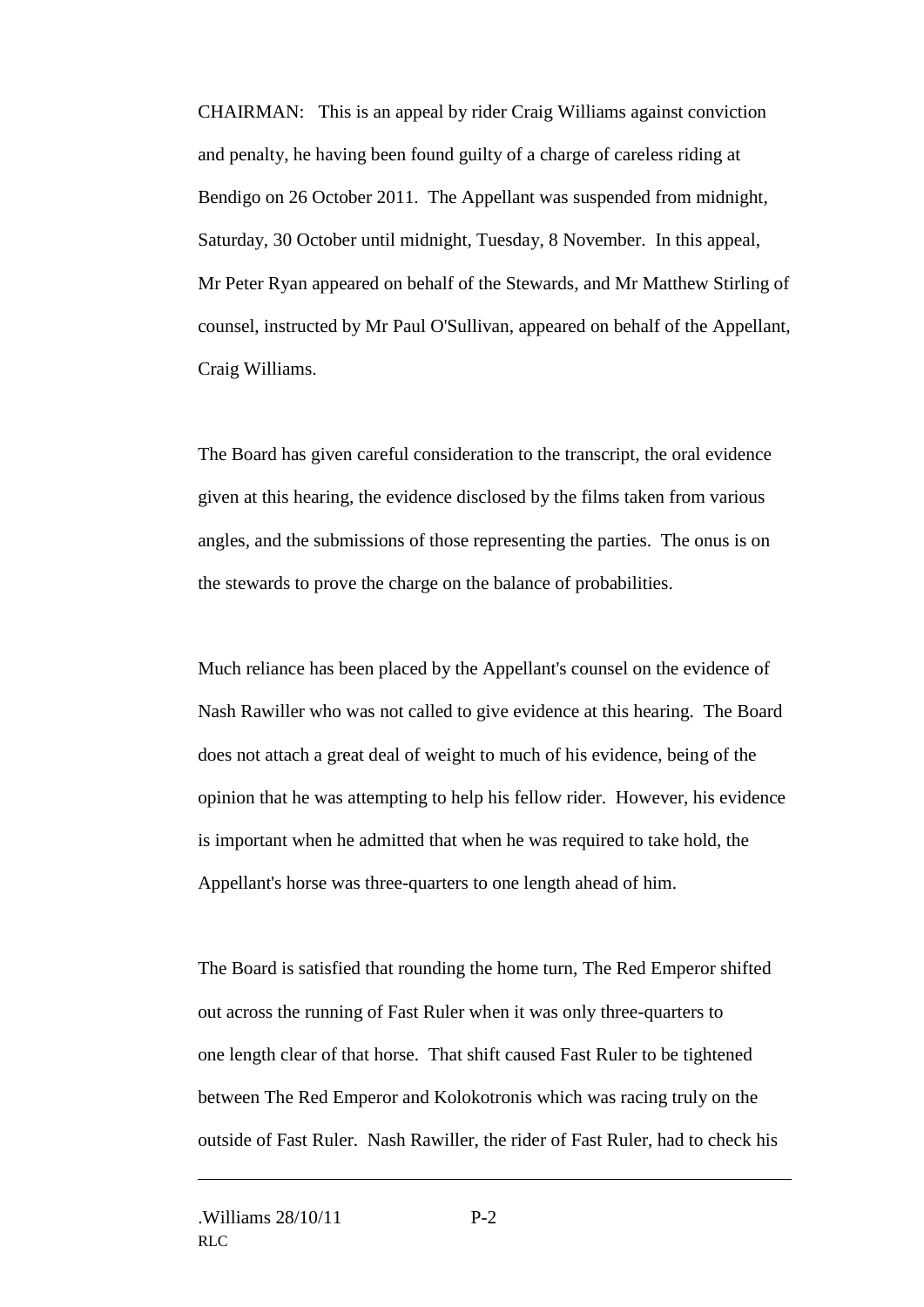mount which, when checked, behaved very erratically, made contact with Kolokotronis, and was fortunate not to have come down.

The Board rejects the Appellant's explanation that he only made a slight and gradual shift which resulted in some tightening and that this was simply an example of competitive riding. In short, it rejects the Appellant's explanation that what occurred was a normal race-day incident where the horse, namely Fast Ruler, behaved erratically when racing tightly between horses.

In summary, the Board is satisfied that the Appellant rode carelessly and therefore the appeal against conviction must be and is dismissed.

#### **DISCUSSION**

In this appeal as to penalty, the Appellant's counsel has argued that the penalty is excessive, having regard to the degree of carelessness involved. Indeed, counsel for the Appellant referred to this charge of careless riding as a "traffic offence", a pejorative phrase which in the Board's view undermines and diminishes the true nature and import of the offence.

It should be remembered that it is a golden rule of riding that when crossing the running of other horses in a race, you must be two lengths clear. The reason for this rule is that it is for your own safety and that of your mount and also for the safety of your fellow riders and their mounts because, as we all know from experience, it is impossible to predict the ultimate consequences that might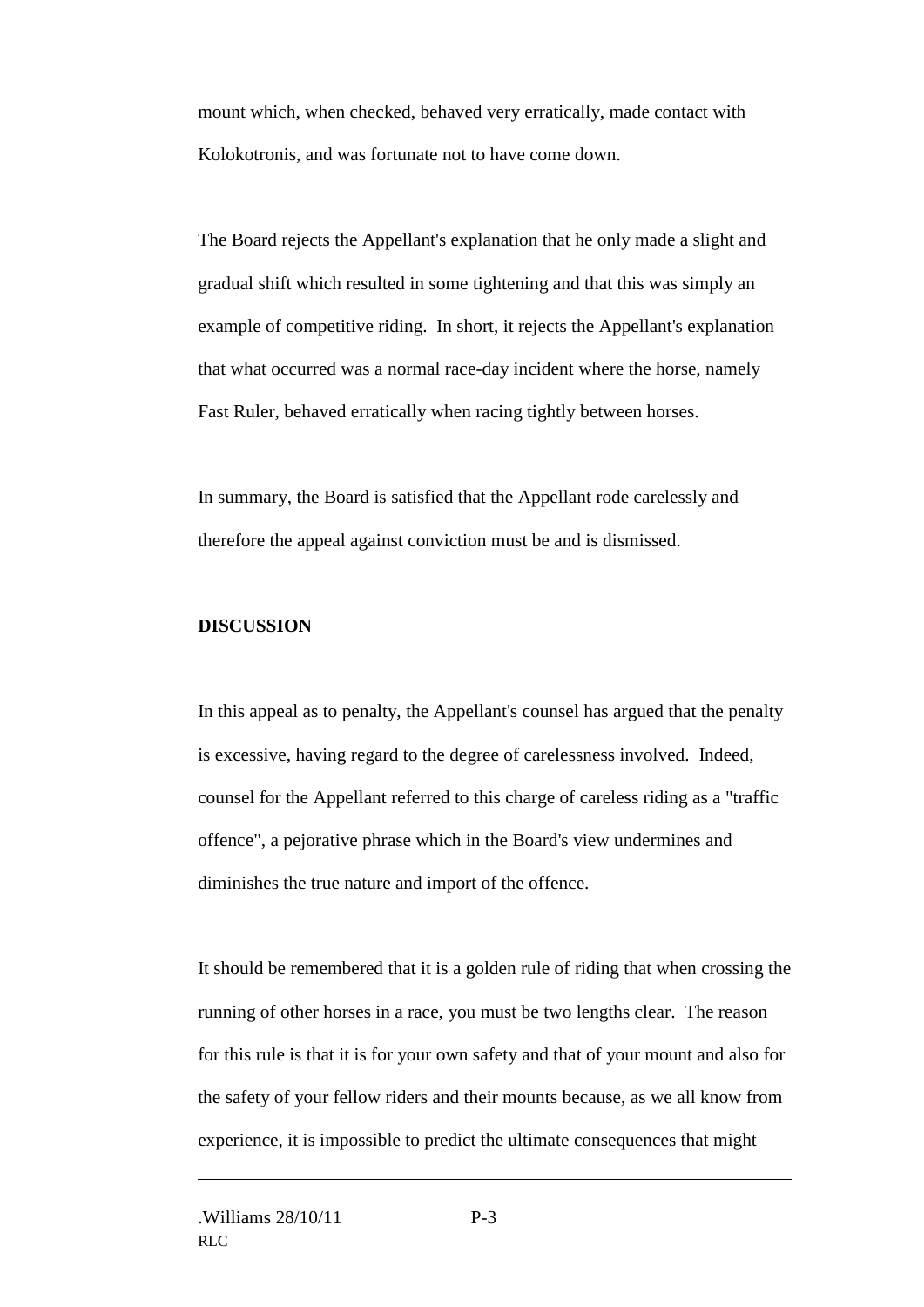flow from careless riding.

Sometimes an act of carelessness can lead to very substantial and crushing consequences. Sometimes an act of carelessness can result in only minor interference or harm to others but nevertheless be the result of carelessness. In the end, the consequences of a careless act are impossible to predict and cannot always be foreseen to their ultimate end.

Mr Stirling further submitted that this is a special case. The Board does not agree. The mere fact that this offence occurred a few days before the Melbourne Cup does not elevate the appeal to the status of a special case. The submissions made concerning the rider's disappointment, the owners' disappointment, the opportunity to create history and the like are hardly novel, but are simply a consequence of the offence.

Reference was made to the fact that the offence was committed in a modest race at Bendigo. In the Board's opinion, whether the race be a maiden or a Group 1, the obligation and responsibility on the rider to ride in accordance with the rules do not change.

In the Board's opinion, there is nothing special or exceptional about this case which amounts to an extenuating circumstance, where justice should be tempered with mercy; for example, where significant hardship is established should a period of suspension be imposed.